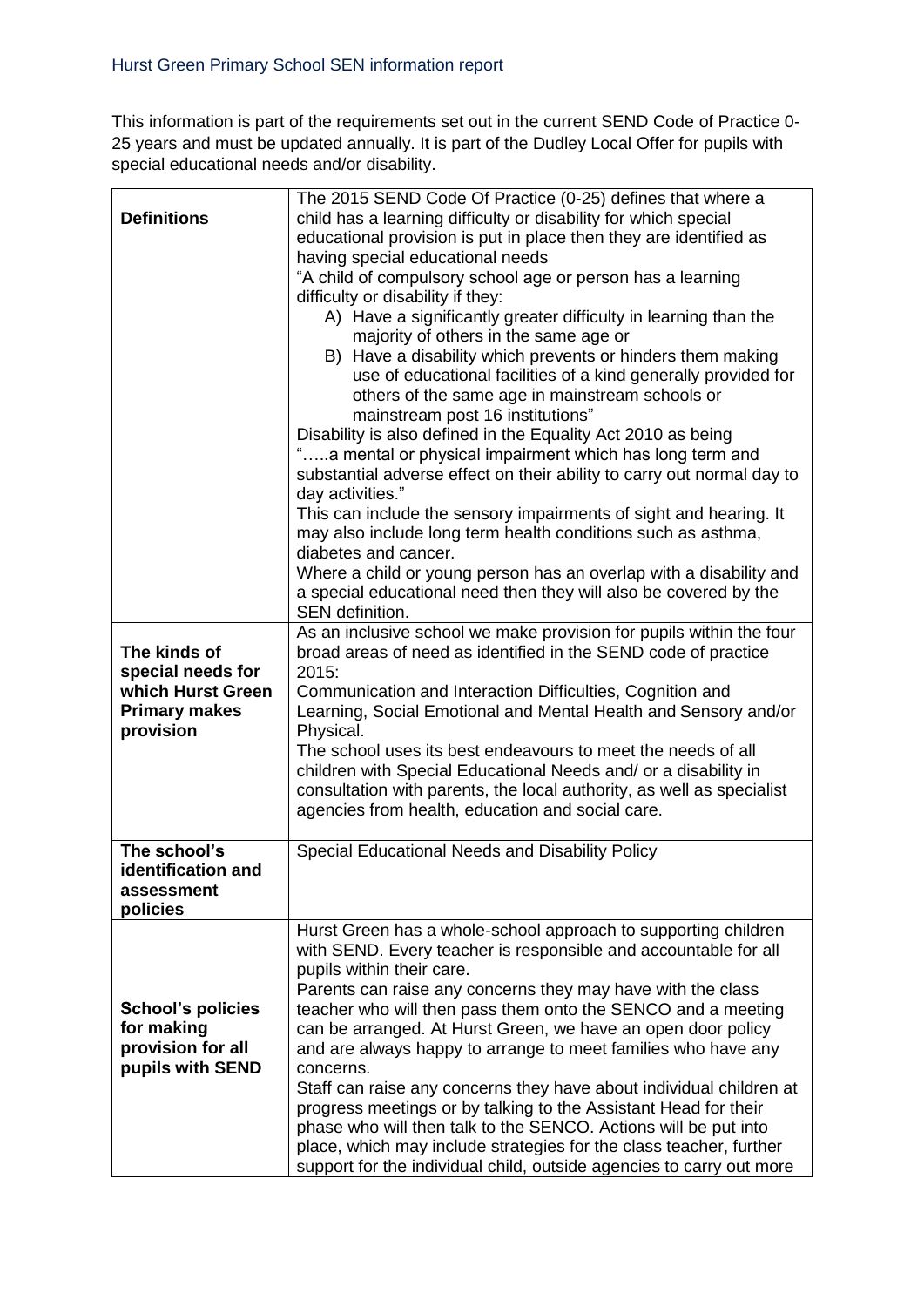|                                                                                 | formal assessments and provide targets for staff to follow to<br>support the child. Staff will inform parents if any SEND concerns<br>are raised.<br>The impact of the provision is also carefully monitored and new<br>targets put into place if targets are not being met.<br>The school's Provision Map shows the interventions that have<br>been put into place for each child/group and these interventions<br>are classified by levels- Level 1 is First Quality Teaching which is<br>the entitlement of all, Level 2 interventions are for small groups<br>and Level 3 for individuals who are seen by outside agencies.<br>Where a child has more complex needs it may be necessary for a<br>child to have an Education, Health and Care Plan (EHCP). These<br>are reviewed annually with all agencies involved with your child<br>invited to attend the meeting if appropriate.                                                                                                                                                                                                                                                                                                                                                                                                                                                  |
|---------------------------------------------------------------------------------|-------------------------------------------------------------------------------------------------------------------------------------------------------------------------------------------------------------------------------------------------------------------------------------------------------------------------------------------------------------------------------------------------------------------------------------------------------------------------------------------------------------------------------------------------------------------------------------------------------------------------------------------------------------------------------------------------------------------------------------------------------------------------------------------------------------------------------------------------------------------------------------------------------------------------------------------------------------------------------------------------------------------------------------------------------------------------------------------------------------------------------------------------------------------------------------------------------------------------------------------------------------------------------------------------------------------------------------------|
| How the school<br>evaluates<br>effectiveness of<br>provision for SEND<br>pupils | There is monitoring of teaching and learning within the classroom<br>environment through lesson observations, book trawls and<br>learning walks by Senior Leadership team looking at progress of<br>work and teaching.<br>The progress of all groups of children, and individuals, are tracked<br>every half term.<br>Intervention is part of a cycle<br>Assess<br>$\bullet$<br>Plan<br>Do<br>Review<br>Each cycle will work on a<br><b>Needs</b><br>Outcome<br>Provision framework<br>Pupil Progress Meetings are held at least 3x per year to review<br>progress and assess impact of interventions.<br>Learning Support is bought in to monitor and review 'Support'<br>pupils.<br><b>Educational Psychology</b> services are bought in to support<br>specific pupils and advise staff/ meet with parents<br>Speech and Language Service assess progress and review<br>actions, before setting new targets.<br>AOS (Autism Outreach Service) - provides half termly<br>monitoring reports for specific children<br><b>Occupational Therapy-</b> provides support in school for individual<br>children who have been referred to their service.<br>Play Therapist - provides support in school for individual children<br>and families who have been identified as needing support and<br>advice with their social and emotional needs. |
| <b>Arrangements for</b>                                                         | SENCO/class teachers meet parents on a regularly basis both                                                                                                                                                                                                                                                                                                                                                                                                                                                                                                                                                                                                                                                                                                                                                                                                                                                                                                                                                                                                                                                                                                                                                                                                                                                                               |
| assessing and<br>reviewing progress                                             | informally as needs arise and formally at review meetings.<br>SENCO works with the following outside agencies to assess and<br>review provision made:                                                                                                                                                                                                                                                                                                                                                                                                                                                                                                                                                                                                                                                                                                                                                                                                                                                                                                                                                                                                                                                                                                                                                                                     |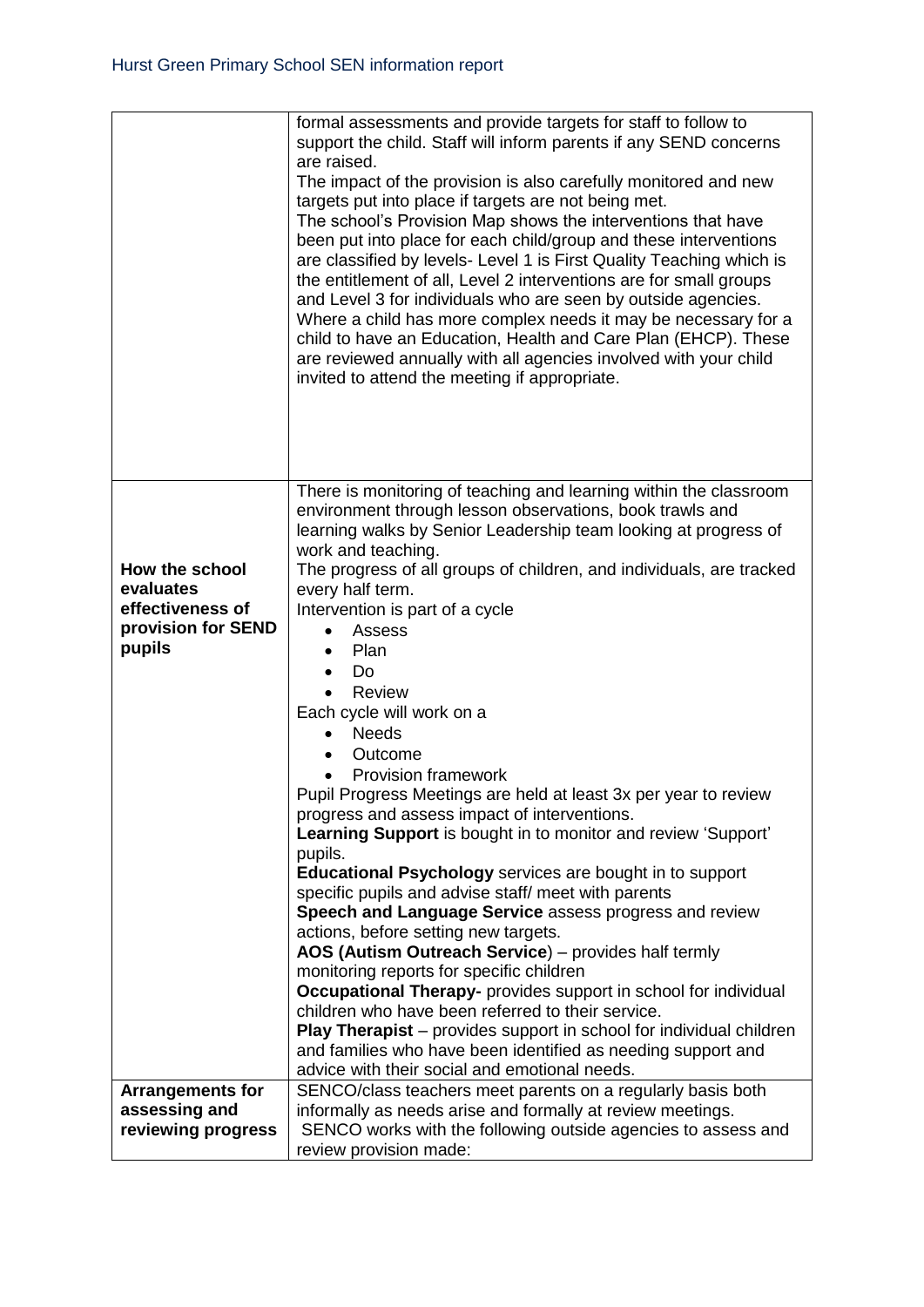|                     | <b>Learning Support Service (Local Authority) is bought in to</b>                                                                          |
|---------------------|--------------------------------------------------------------------------------------------------------------------------------------------|
|                     | assess, monitor and review identified children who are not making                                                                          |
|                     | progress even when interventions have been put in place.                                                                                   |
|                     | <b>Educational Psychology</b> services are bought in to support<br>specific pupils/ monitor/review                                         |
|                     | Termly meetings held with Speech and Language service to                                                                                   |
|                     | review targets and set new ones if necessary                                                                                               |
|                     | <b>Occupational Health service-provides programs for specific</b>                                                                          |
|                     | children which are reviewed on a regular basis                                                                                             |
|                     | AOS (Autism Outreach Service) $ \frac{1}{2}$ termly reviews for specific<br>children                                                       |
|                     | Sycamore Outreach Service- provides strategies for children with<br>behaviour issues                                                       |
|                     | <b>CAMHS-</b> formal assessments are carried out and advice sent into<br>school                                                            |
|                     | Play therapist- Lucy, our play therapist works with identified                                                                             |
|                     | individuals/groups in school and holds meetings with parents. She                                                                          |
|                     | also offers advice/ updates staff on the pupils she sees.                                                                                  |
|                     | Health advisor - meets with children and                                                                                                   |
|                     | parents/recommendations made and followed up                                                                                               |
|                     | Hearing Impaired Service- regular updates/training for school.                                                                             |
|                     |                                                                                                                                            |
|                     | Pupils with EHCPs have a multi-agency annual review which is                                                                               |
|                     | reported to the Local Authority and may result in the plan being<br>amended.                                                               |
|                     |                                                                                                                                            |
| <b>Approach to</b>  | Hurst Green has high expectations of all pupils and class teachers                                                                         |
| teaching pupils     | plan and resource class work with the developmental needs and                                                                              |
| with SEND           | specific abilities of all pupils taken into account. Work is                                                                               |
|                     | differentiated to closely match the pupil's ability and learning                                                                           |
|                     | needs. It is the entitlement of all pupils to receive Quality First                                                                        |
|                     | teaching. When a pupil has been identified with SEN their work will<br>be further differentiated to remove any barriers to learning and to |
|                     | enable them to access the curriculum more easily.                                                                                          |
|                     | Targeted support is also put into place for individuals/groups.                                                                            |
|                     | The following are delivered by both teachers and teaching                                                                                  |
|                     | assistants:                                                                                                                                |
|                     | Identified small group teaching                                                                                                            |
|                     | Precision teaching methods 1:1                                                                                                             |
|                     | 1:1/ small group teaching support by TAs for children with                                                                                 |
|                     | Individual target sheets                                                                                                                   |
|                     | Groups of children identified through progress meetings-                                                                                   |
|                     | taught in small groups by teachers for Maths/ English                                                                                      |
| How the school      | At Hurst Green, we deliver a broad and varied curriculum with                                                                              |
| adapts the          | each child having access to a high quality classroom based                                                                                 |
| curriculum/learning | teaching environment. We look carefully at the needs of every                                                                              |
| environment for     | child and tailor our support and differentiation to ensure that all                                                                        |
| <b>SEND pupils</b>  | children achieve their full potential despite any difficulty or disability                                                                 |
|                     |                                                                                                                                            |
|                     | they may have.                                                                                                                             |
|                     |                                                                                                                                            |
|                     | We offer all children extra adult support or further differentiation<br>where needed within the classroom environment. When children       |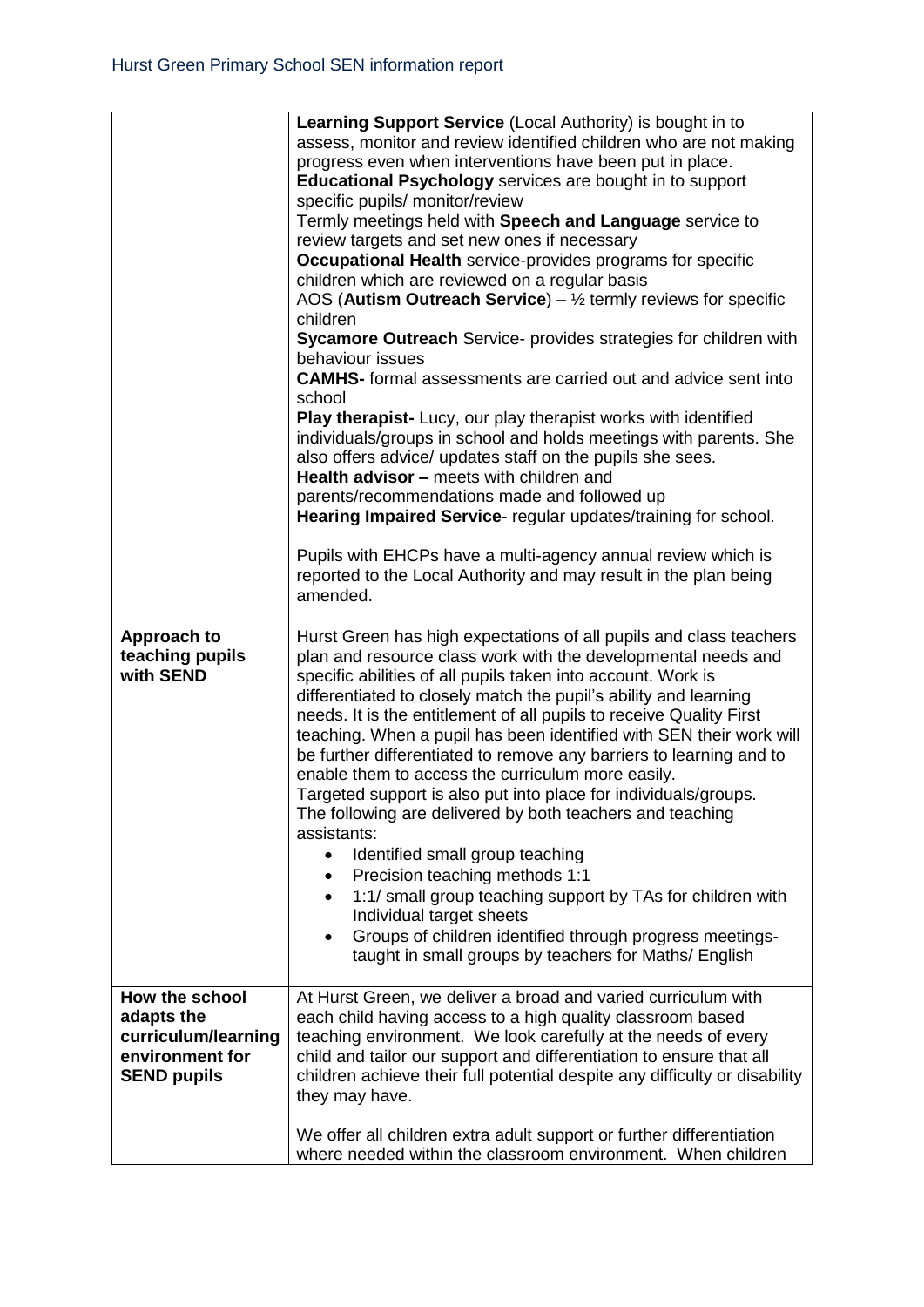|                                                                       | have been identified as needing extra help after a specific lesson,<br>targeted follow-up interventions are delivered.<br>Some children with SEND will require an Individual Pupil Target<br>Sheet providing them with time specific, achievable targets and<br>strategies to work towards achieving them. This will be put in<br>place following a discussion with the class teacher, teaching<br>assistant, the appropriate Assistant Headteacher and the SENCO.<br>Parents/carers and, where appropriate, the child will be involved in<br>this process and all stakeholders will be able to work together<br>focusing on the child's needs. Within school, children on Individual<br>Pupil Target Sheets will receive tailored small group or 1:1<br>interventions specifically designed to help the child to achieve their<br>targets.<br>Where necessary, and with parental/ carer permission, we will<br>obtain expert advice from Learning Support Services and/ or<br>Specialist Education Services. Class teachers, teaching assistants<br>and the SENCO will then work collaboratively to ensure the child is<br>supported in working towards their identified targets. At Hurst<br>Green, we value our home-school partnership and actively<br>encourage family participation within this process. Where a pupil<br>has needs that are more complex an Education and Health Care<br>Plan may be requested. This is reviewed annually with advice from<br>Education, Health and Social Care professionals as appropriate,<br>and in line with statutory duties. Pupil and parent views will also<br>feed into this review.<br>When summative assessments are required, access arrangements<br>will be made to enable most SEND children to access their SATs<br>and/or Phonics test alongside their peers. On rare occasions, a<br>pupil may be dis-applied from a National Test, if they are working<br>too far below the expected levels and it is decided that it is not in<br>their best interests to take place. Parents and governors are |
|-----------------------------------------------------------------------|------------------------------------------------------------------------------------------------------------------------------------------------------------------------------------------------------------------------------------------------------------------------------------------------------------------------------------------------------------------------------------------------------------------------------------------------------------------------------------------------------------------------------------------------------------------------------------------------------------------------------------------------------------------------------------------------------------------------------------------------------------------------------------------------------------------------------------------------------------------------------------------------------------------------------------------------------------------------------------------------------------------------------------------------------------------------------------------------------------------------------------------------------------------------------------------------------------------------------------------------------------------------------------------------------------------------------------------------------------------------------------------------------------------------------------------------------------------------------------------------------------------------------------------------------------------------------------------------------------------------------------------------------------------------------------------------------------------------------------------------------------------------------------------------------------------------------------------------------------------------------------------------------------------------------------------------------------------------------------------------------------------------------------------------------------|
|                                                                       | informed of this decision in writing. These children will be given a<br>teacher assessments based on adapted in school assessments.                                                                                                                                                                                                                                                                                                                                                                                                                                                                                                                                                                                                                                                                                                                                                                                                                                                                                                                                                                                                                                                                                                                                                                                                                                                                                                                                                                                                                                                                                                                                                                                                                                                                                                                                                                                                                                                                                                                        |
| The additional<br>support for<br>learning available<br>to SEND pupils | Once a pupil's needs have been identified and the relevant<br>assessments undertaken, the class teacher/ SENCO will inform<br>the parents as to how the school is planning to support their child.<br>This support and/ or different support may include:<br>Special equipment e.g. coloured overlays, special pencil grips,<br>scissors, writing slopes, cushions, stress toys, dyslexia friendly<br>reading books, IT equipment.<br><b>Support-</b> smaller targeted groups for maths and English. Targeted<br>individual support in the classroom, intervention groups- including<br>speech and language, reading support for individual children.<br><b>Emotional –</b> support from play therapist, social skills groups,                                                                                                                                                                                                                                                                                                                                                                                                                                                                                                                                                                                                                                                                                                                                                                                                                                                                                                                                                                                                                                                                                                                                                                                                                                                                                                                             |
| <b>How school</b><br>enables SEND                                     | All children are expected to participate in all areas of the<br>curriculum e.g. support in the pool for swimming when needed, in                                                                                                                                                                                                                                                                                                                                                                                                                                                                                                                                                                                                                                                                                                                                                                                                                                                                                                                                                                                                                                                                                                                                                                                                                                                                                                                                                                                                                                                                                                                                                                                                                                                                                                                                                                                                                                                                                                                           |
|                                                                       |                                                                                                                                                                                                                                                                                                                                                                                                                                                                                                                                                                                                                                                                                                                                                                                                                                                                                                                                                                                                                                                                                                                                                                                                                                                                                                                                                                                                                                                                                                                                                                                                                                                                                                                                                                                                                                                                                                                                                                                                                                                            |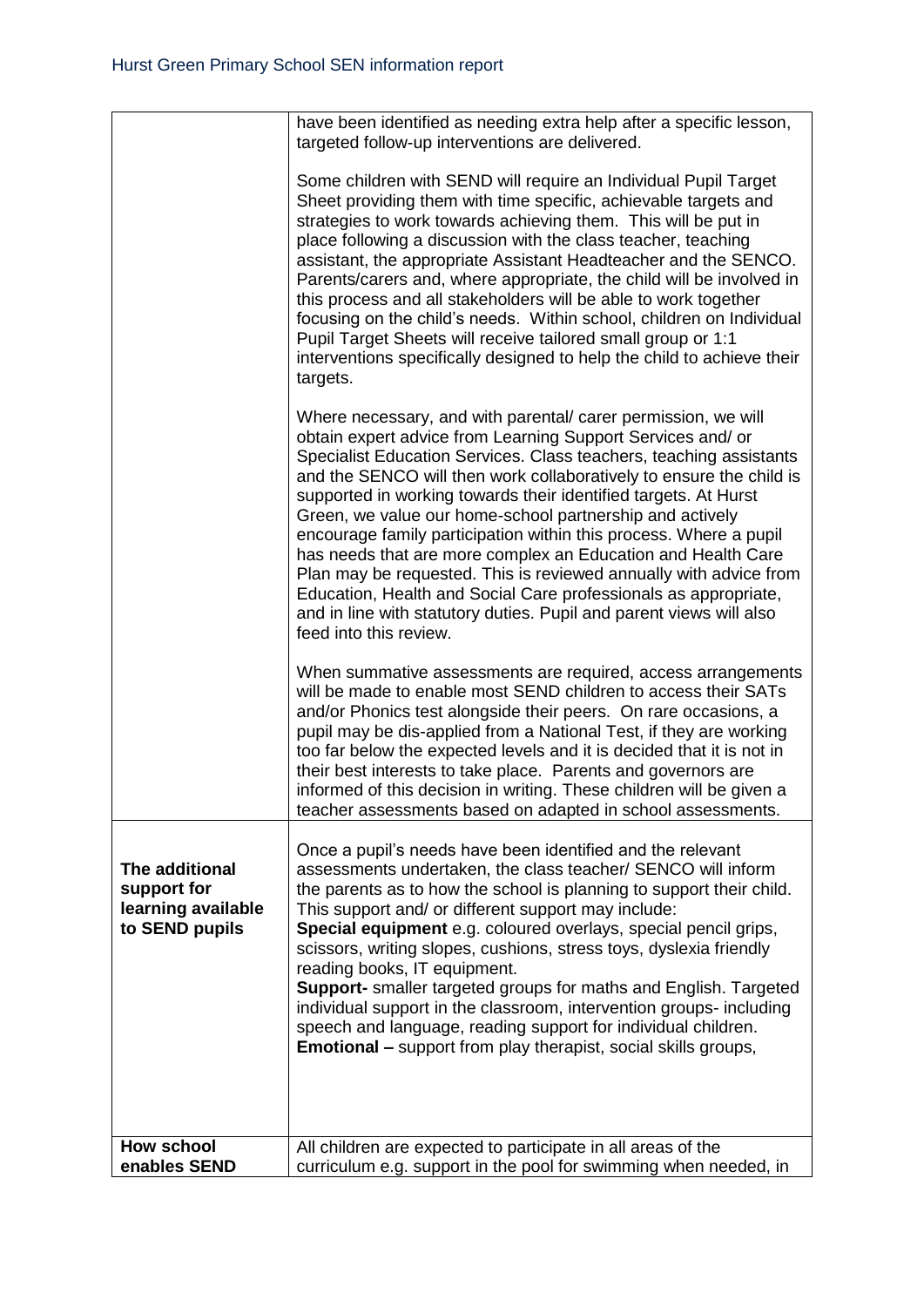| pupils to engage in             | class support for learning, participating in after school activities.                                                                |
|---------------------------------|--------------------------------------------------------------------------------------------------------------------------------------|
| all activities of the           | Individual risk assessments carried out for all off site activities, for                                                             |
| school                          | children with specific needs.                                                                                                        |
|                                 | Provision is put in place to support children who require any                                                                        |
|                                 | additional needs in order to take part in all areas of the curriculum.                                                               |
|                                 | Where appropriate specialist equipment is purchased.                                                                                 |
| <b>Support available</b>        | <b>Educational Psychologist</b>                                                                                                      |
| for improving the               | Play therapist in school x 2 days working with individual and small                                                                  |
| emotional, mental<br>and social | groups of children. Meetings are also held with parents of pupils                                                                    |
| development of                  | involved in play therapy. She is supported by a student play<br>therapist who is in 1 day a week.                                    |
| <b>SEND pupils</b>              | Individual Behaviour Plans in place to support specific pupils (set                                                                  |
|                                 | up in consultation with parents / pupils and where necessary                                                                         |
|                                 | outside agencies)                                                                                                                    |
|                                 | Support from Autism Outreach Service for individual pupils. Use                                                                      |
|                                 | of emotion cards, social stories.                                                                                                    |
|                                 | Lunchtime club for vulnerable pupils run by two teaching                                                                             |
|                                 | assistants.                                                                                                                          |
|                                 | Social groups set up for specific children with social and                                                                           |
|                                 | emotional needs                                                                                                                      |
|                                 | De-escalation strategies form a key area of any intervention and                                                                     |
|                                 | the use of ABCC sheets is encouraged to identify key trigger                                                                         |
|                                 | areas.                                                                                                                               |
|                                 | Sycamore Outreach Service work with individual/groups of                                                                             |
|                                 | children to provide social groups to help children with                                                                              |
|                                 | emotional/self-esteem concerns.                                                                                                      |
|                                 | Bullying is taken very seriously and a copy of the Anti-Bullying                                                                     |
| <b>The SEN</b>                  | policy is available on the school website.<br>Kathryn Karadia                                                                        |
| coordinator's name              | Hurst Green Primary School 01384 818210                                                                                              |
| and contact details             |                                                                                                                                      |
| <b>Information on</b>           | Inset ensures that teachers and teaching assistant are kept up to                                                                    |
| staff expertise their           | date with the latest SEN developments and teaching strategies                                                                        |
| <b>SEN training, and</b>        | TAs trained in:                                                                                                                      |
| how specialist                  | The teaching of phonics is taught on a daily basis in EYFS and key                                                                   |
| support will be                 | Stage 1 and through targeted intervention in Key Stage 2.                                                                            |
| secured                         | Supporting Mathematics- inset from maths lead in school                                                                              |
|                                 | Precision teaching from Educational psychology                                                                                       |
|                                 | TAs/ teachers trained in Numicon, Nurture groups, Speech and                                                                         |
|                                 | Language e.g. colourful semantics, Get moving programme, Write                                                                       |
|                                 | Dance, Rapid Reading, Dough Gym.                                                                                                     |
|                                 | Inset from Mrs Kelly re reading and using running records.                                                                           |
|                                 | Teacher trained as a Numbers Count teacher                                                                                           |
|                                 | <b>SENCO-</b> Our previous SENCO Mrs Mauchline completed the Post                                                                    |
|                                 | Graduate Certificate National Award in Professional Studies (SEN)<br>at Masters' Level accredited by the University of Birmingham in |
|                                 | 2015                                                                                                                                 |
|                                 | The school attends the LA SENCO forum which meets termly and                                                                         |
|                                 | SENCO also attends updates at Worcester University                                                                                   |
|                                 | <b>Learning support-</b> Hayley Adams is our learning support                                                                        |
|                                 | specialist teacher.                                                                                                                  |
|                                 | Hello, my name is Hayley Adams and during my teaching career of                                                                      |
|                                 | 15 years, I have had the fortunate opportunity of working in a                                                                       |
|                                 | variety of classroom settings in a range of schools. I have always                                                                   |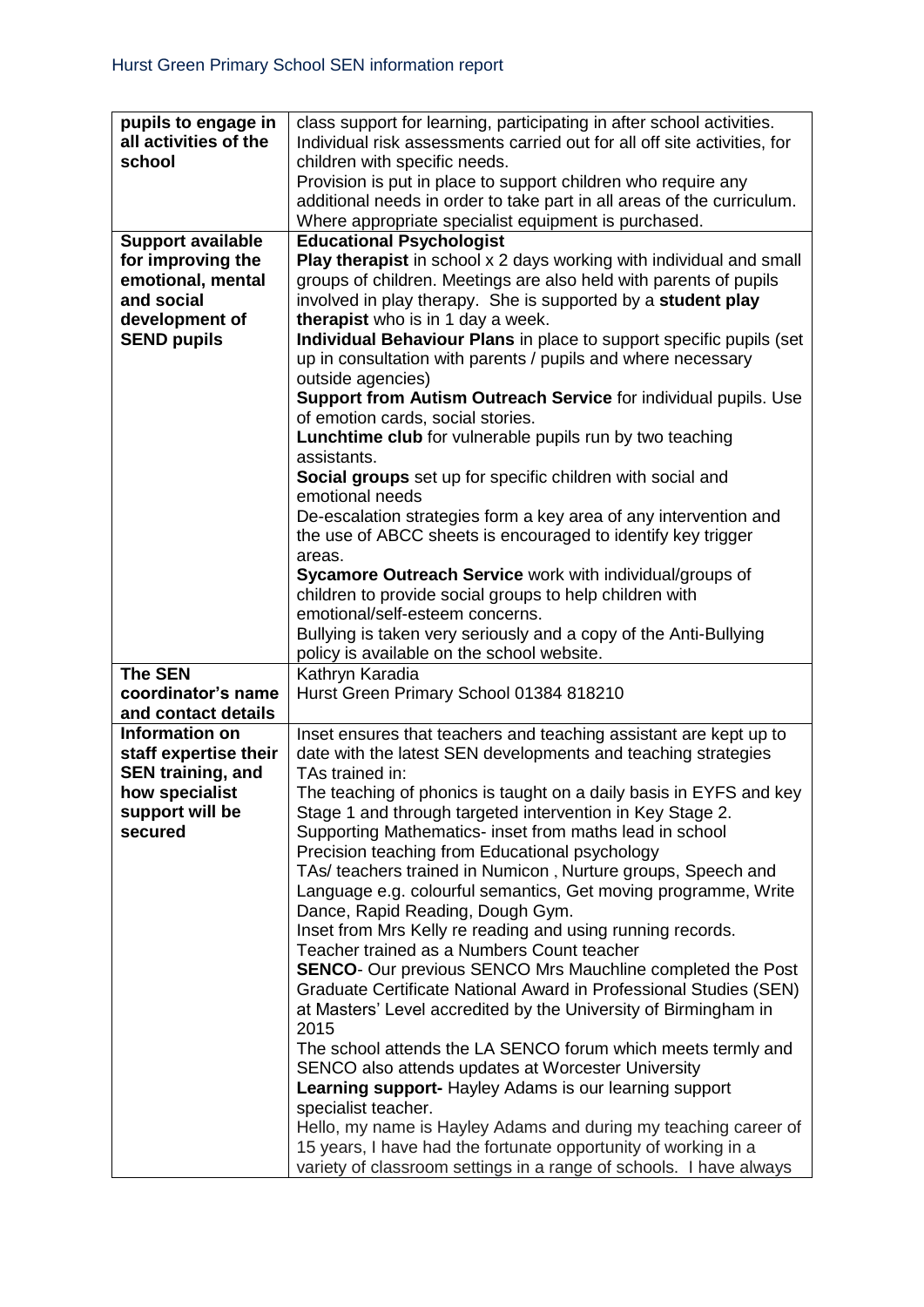|                                 | had a particular passion for ensuring that children with special<br>educational needs and disabilities succeed. This prompted me to<br>gain further qualifications to work as a specialist advisory teacher<br>and a tutor for Hereford and Worcester Dyslexia Association. I also<br>teach children with special educational needs in a local primary<br>school. I look forward to working with Hurst Green to support<br>children overcome any barriers they may face in their learning." |
|---------------------------------|---------------------------------------------------------------------------------------------------------------------------------------------------------------------------------------------------------------------------------------------------------------------------------------------------------------------------------------------------------------------------------------------------------------------------------------------------------------------------------------------|
|                                 | Play therapist- Lucy Vines is our play therapist in school:<br>THE COLOR MONSTE                                                                                                                                                                                                                                                                                                                                                                                                             |
|                                 | Hello, my name is Lucy Vines. I am a Play Therapist registered with<br>the British Association of Play Therapists.                                                                                                                                                                                                                                                                                                                                                                          |
|                                 | I have been working with children, parents and schools since 2002,<br>providing assessment and support in a range of settings.                                                                                                                                                                                                                                                                                                                                                              |
|                                 | I have a passion for working with children and families and<br>supporting and enabling them to develop their sense of selves.                                                                                                                                                                                                                                                                                                                                                               |
|                                 | I started my career with children, young people and families early<br>on and completed a degree at Derby University in Early Childhood<br>Studies in 2002.                                                                                                                                                                                                                                                                                                                                  |
|                                 | After taking a year out teaching in Japan I returned to the UK to take<br>a place at Roehampton University in London to study Play Therapy<br>full time. Following this I returned to the West Midlands and began<br>practice as a play therapist locally and within schools.                                                                                                                                                                                                               |
|                                 | In 2016 I completed my Foundation Level in Family Therapy and<br>Systemic Practice and hope to complete the intermediate level in<br>the future.                                                                                                                                                                                                                                                                                                                                            |
|                                 | When I'm not working I enjoy time with family and friends and<br>making use of the beautiful local countryside, walking and antique<br>hunting.                                                                                                                                                                                                                                                                                                                                             |
|                                 | Specialist support is highly valued by all stakeholders and as<br>such governors agreed to £24,913 being allocated for bought in<br>SEN specialist support services.                                                                                                                                                                                                                                                                                                                        |
| Information on<br>equipment and | Hurst Green has an environment that is accessible to all.                                                                                                                                                                                                                                                                                                                                                                                                                                   |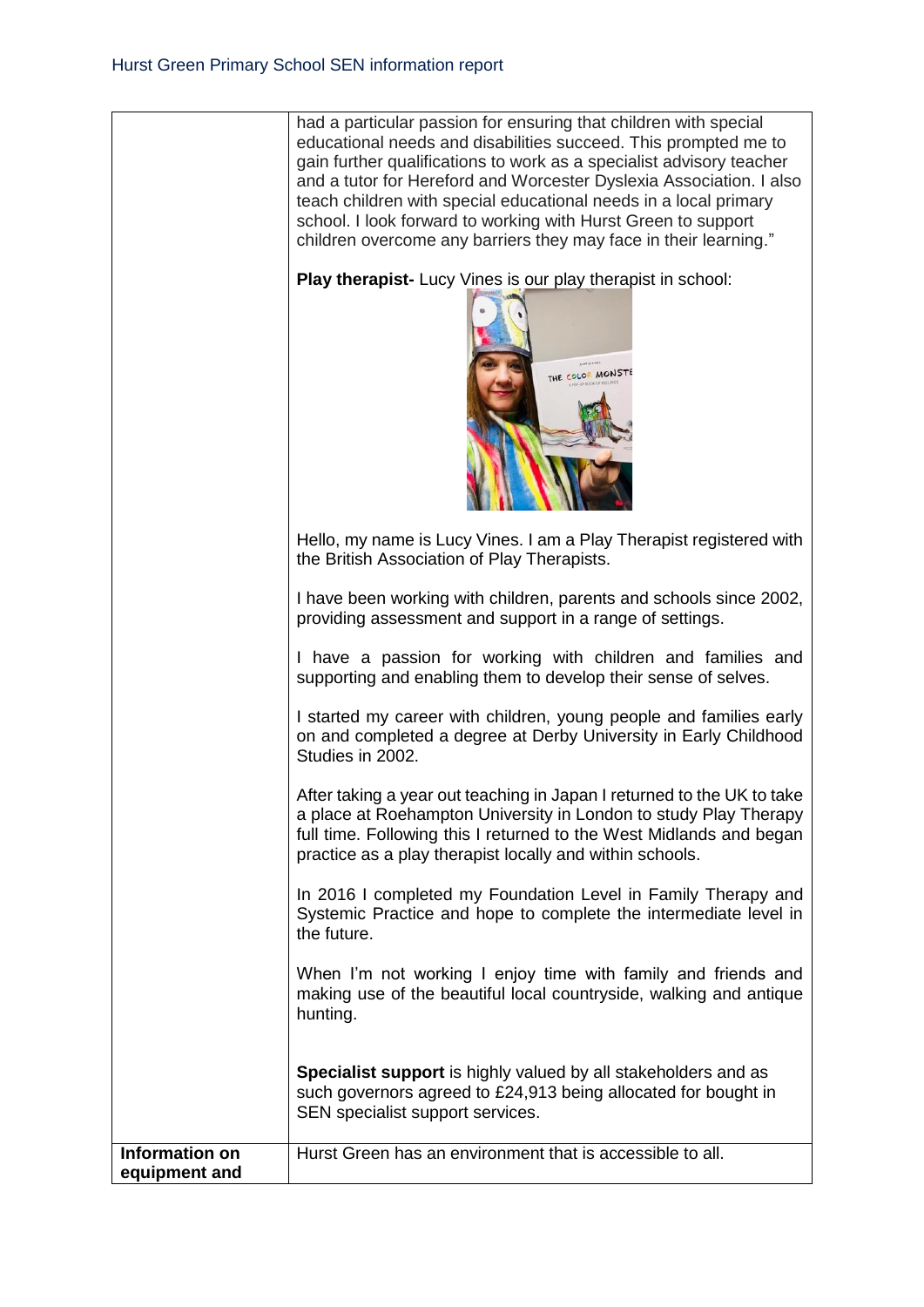| facilities to support<br><b>SEND pupils</b>                                                                      | The school is built on one level and is accessible through the main<br>doors.<br>The forest area is also on one level.<br>There is a designated space for disabled parking.<br>There is a designated shower room and disabled toilet.<br>Risk assessments in place for individual pupils which are then<br>acted upon.<br>Personal Evacuation Plans (PEEPs) are put into place for some<br>children.<br>We liaise with external agencies where necessary. This includes                                                                                                                                                                                                                                                                                                                                                                                                                                                                                                                                                |
|------------------------------------------------------------------------------------------------------------------|------------------------------------------------------------------------------------------------------------------------------------------------------------------------------------------------------------------------------------------------------------------------------------------------------------------------------------------------------------------------------------------------------------------------------------------------------------------------------------------------------------------------------------------------------------------------------------------------------------------------------------------------------------------------------------------------------------------------------------------------------------------------------------------------------------------------------------------------------------------------------------------------------------------------------------------------------------------------------------------------------------------------|
|                                                                                                                  | Occupational Therapy team, Hearing Impaired service and Visual<br>Impaired Service. These agencies will advise on specialised<br>equipment to support an individual child.                                                                                                                                                                                                                                                                                                                                                                                                                                                                                                                                                                                                                                                                                                                                                                                                                                             |
| <b>Arrangements for</b><br>consulting parents<br>of pupils with SEN,<br>and involving them<br>in their education | Parental consultations are held in school with teachers where<br>there is an opportunity for a discussion to discuss targets and a<br>chance to look through their child's book. Ideas are also shared as<br>to how they might support their child at home.<br>Monitoring reviews with Learning Support for identified children on<br>school support with feedback and target sheets.<br>Parents attend all initial assessments for speech and language.<br>Termly Speech and Language updates.<br>Feedback meeting and report from Educational Psychologist.<br>Consultation and monitoring with Occupation Therapy.<br>Annual reviews for children with an EHC plan.<br>Parental support and advice from Autism Outreach Service.<br>Feedback by telephone or home/school book where necessary.<br>Hurst green operates an "open door" policy- parents can drop in to<br>see SENCO or make an appointment to see her or their child's<br>teacher at any time, either to share a concern or get a progress<br>update. |
| <b>Arrangements for</b><br>consulting pupils                                                                     | As Hurst Green is a Rights Respecting school pupil view is<br>important to us. Children are encouraged to share their views and                                                                                                                                                                                                                                                                                                                                                                                                                                                                                                                                                                                                                                                                                                                                                                                                                                                                                        |
| and Involving them<br>in their education                                                                         | be aware of their targets and progress. A more formal view is given                                                                                                                                                                                                                                                                                                                                                                                                                                                                                                                                                                                                                                                                                                                                                                                                                                                                                                                                                    |
|                                                                                                                  | as part of the annual review process.<br>Children are encouraged to express their views through School<br>Council, pupil questionnaires or take responsibility through:<br>Play leaders<br>Eco council<br>$\bullet$<br>Anti-bullying ambassadors<br>٠<br><b>Digital leaders</b><br>٠<br>Librarians<br>Prefects                                                                                                                                                                                                                                                                                                                                                                                                                                                                                                                                                                                                                                                                                                         |
| <b>Governing body</b><br>arrangements for                                                                        | We aim to support both parents and children by working in<br>partnership. It is important that parents feel supported and part of                                                                                                                                                                                                                                                                                                                                                                                                                                                                                                                                                                                                                                                                                                                                                                                                                                                                                      |
| the treatment of                                                                                                 | the process.                                                                                                                                                                                                                                                                                                                                                                                                                                                                                                                                                                                                                                                                                                                                                                                                                                                                                                                                                                                                           |
| parental/ pupil                                                                                                  | Any complaint should be made by following the Complaints Policy                                                                                                                                                                                                                                                                                                                                                                                                                                                                                                                                                                                                                                                                                                                                                                                                                                                                                                                                                        |
| complaints<br>concerning the                                                                                     | in place and can be found on school website, detailing school<br>procedures and Local Authority contacts should parents/carers feel                                                                                                                                                                                                                                                                                                                                                                                                                                                                                                                                                                                                                                                                                                                                                                                                                                                                                    |
| school's provision                                                                                               | that issues remain unresolved                                                                                                                                                                                                                                                                                                                                                                                                                                                                                                                                                                                                                                                                                                                                                                                                                                                                                                                                                                                          |
| <b>How governing</b><br>body involves<br>other bodies                                                            | School purchases the services of a Learning support teacher<br>through Educational Psychology for everyone and an Educational<br>Psychologist through Dudley LEA. As a school we can refer                                                                                                                                                                                                                                                                                                                                                                                                                                                                                                                                                                                                                                                                                                                                                                                                                             |